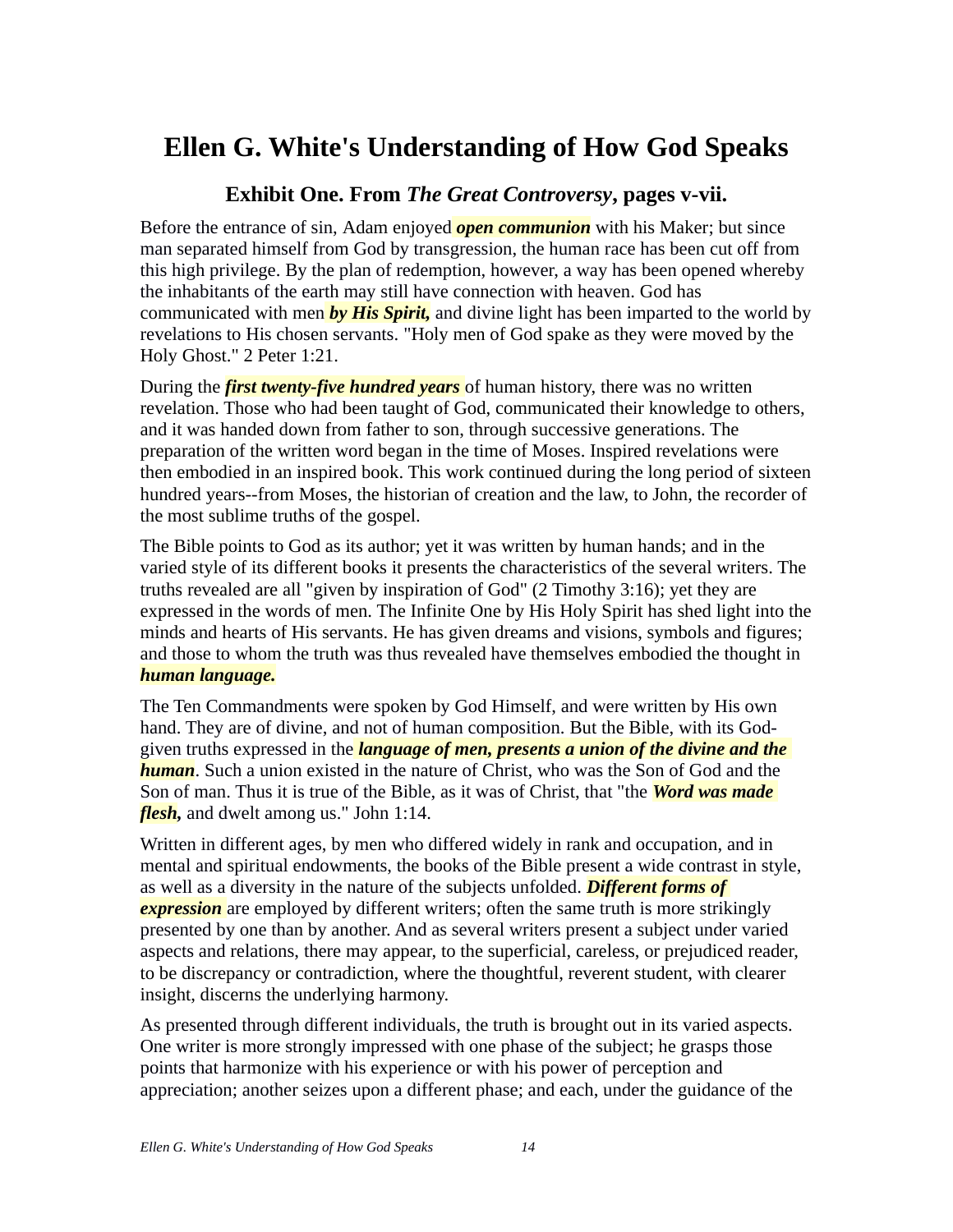Holy Spirit, presents what is most forcibly impressed upon his own mind--a different aspect of the truth in each, but a perfect harmony through all. And the truths thus revealed unite to form a perfect whole, adapted to meet the wants of men in all the circumstances and experiences of life.

God has been pleased to communicate His truth to the world by human agencies, and He Himself, by His Holy Spirit, qualified men and enabled them to do this work. He guided the mind in the selection of what to speak and what to write. The treasure was entrusted to earthen vessels, yet it is, nonetheless, from Heaven. The testimony is conveyed through th*e imperfect expression of human language, yet it is the testimony of God;* and the obedient, believing child of God beholds in it the glory of a divine power, full of grace and truth.

In His Word, God has committed to men the knowledge necessary for salvation. The Holy Scriptures are to be accepted as an *authoritative, infallible revelation of His will*. They are the standard of character, the revealer of doctrines, and the test of experience. "Every scripture inspired of God is also profitable for teaching, for reproof, for correction, for instruction which is in righteousness; that the man of God may be complete, furnished completely unto every good work." 2 Timothy 3:16, 17, R.V.

## **Exhibit Two. From** *Selected Messages,* **book 1, pages 19-22.**

# **OBJECTIONS TO THE BIBLE**

The writers of the Bible had to express their ideas in *human language*. It was written by human men. These men were inspired of the Holy Spirit. Because of the *imperfections of human understanding of language*, or the perversity of the human mind, ingenious in evading truth, many read and understand the Bible to please themselves. It is not that the difficulty is in the Bible. Opposing politicians argue points of law in the statute book, and take opposite views in their application and in these laws.

The Scriptures were given to men, not in a continuous chain of unbroken utterances, but piece by piece through successive generations, as God in His providence saw a fitting opportunity to impress man at sundry times and [p. 20] divers places. Men wrote as they were moved upon by the Holy Ghost. There is "first the bud, then the blossom, and next the fruit," "first the blade, then the ear, after that the full corn in the ear." This is exactly what the Bible utterances are to us.

There is *not always perfect order* or apparent unity in the Scriptures. The miracles of Christ are *not given in exact order, but are given just as the circumstances occurred,*  **which called for this divine revealing of the power of Christ.** The truths of the Bible are as pearls hidden. They must be searched, dug out by painstaking effort. Those who take only a surface view of the Scriptures will, with their superficial knowledge, which they think is very deep, talk of the contradictions of the Bible, and question the authority of the Scriptures. But those whose hearts are in harmony with truth and duty will search the Scriptures with a heart prepared to receive divine impressions. The illuminated soul sees a spiritual unity, one grand golden thread running through the whole, but it requires patience, thought, and prayer to trace out the precious golden thread. Sharp contentions over the Bible have led to investigation and revealed the precious jewels of truth. Many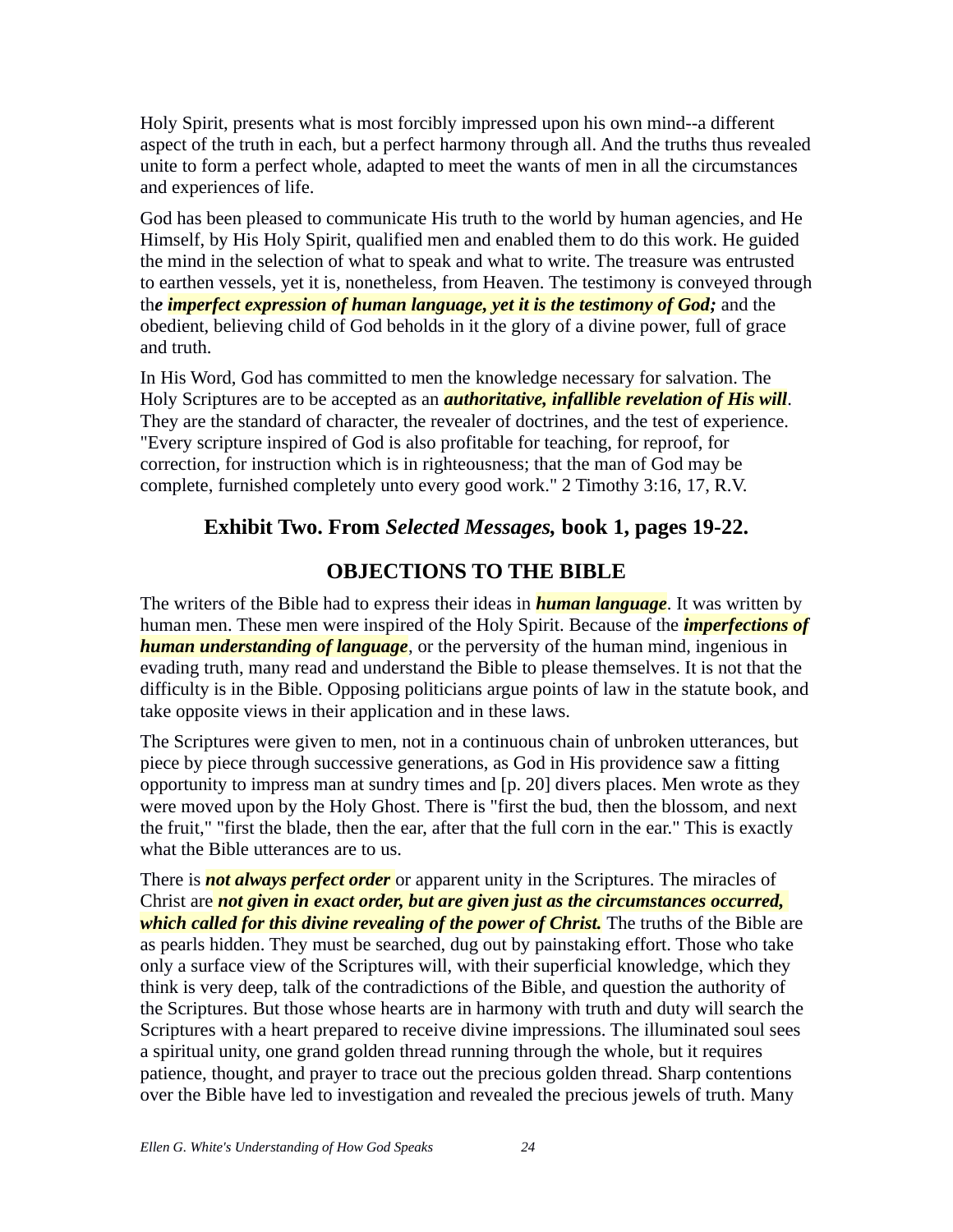tears have been shed, many prayers offered, that the Lord would open the understanding to His Word.

The Bible is *not given to us in grand superhuman language.* Jesus, in order to reach man where he is, took humanity. The Bible must be given in the language of men. *Everything that is human is imperfect. Different meanings are expressed by the same word; there is not one word for each distinct idea.* The Bible was given for practical purposes.

*The stamps of minds are different. All do not understand expressions and statements alike.* Some understand the statements of the Scriptures to *suit their own particular minds and cases. Prepossessions, prejudices, and passions* have a strong influence to darken the understanding and confuse the mind even in reading the words of Holy Writ.

The disciples traveling to Emmaus needed to be disentangled in their interpretation of the Scriptures. Jesus [p. 21] walked with them disguised, and as a man He talked with them. Beginning at Moses and the prophets He taught them in all things concerning Himself, that His life, His mission, His sufferings, His death were just as the Word of God had foretold. He opened their understanding that they might understand the Scriptures. How quickly He straightened out the tangled ends and showed the unity and divine verity of the Scriptures. How much men in these times need their understanding opened.

*The Bible is written by inspired men, but it is not God's mode of thought and expression. It is that of humanity. God, as a writer, is not represented.* Men will often say such an expression is not like God. But God has not put Himself in words, in logic, in rhetoric, on trial in the Bible. The writers of the Bible were God's penmen, not His pen. Look at the different writers.

*It is not the words of the Bible that are inspired, but the men that were inspired.*  Inspiration acts not on the man's words or his expressions but on the man himself, who, under the influence of the Holy Ghost, is imbued with thoughts. But the words receive the impress of the individual mind. The divine mind is diffused. The divine mind and will is combined with the human mind and will; thus the utterances of the man are the word of God. (Manuscript 24, 1886; written in Europe in 1886.)

### **UNITY IN DIVERSITY**

There is variety in a tree, there are scarcely two leaves just alike. Yet this *variety adds to the perfection* of the tree as a whole.

In our Bible, we might ask, Why need Matthew, Mark, Luke, and John in the Gospels, why need the Acts of the Apostles, and the variety of writers in the Epistles, go over the same thing?

The Lord gave His Word in just the way He wanted it to come. He gave it through *different writers, each having his own individuality*, though going over the same history. Their testimonies are brought together in one Book, and [p. 22] are like the testimonies in a social meeting. They do not represent things in just the same style. Each has an experience of his own, and this diversity broadens and deepens the knowledge that is brought out to meet the necessities of varied minds. The thoughts expressed have not a set uniformity, as if cast in an iron mold, making the very hearing monotonous. In such